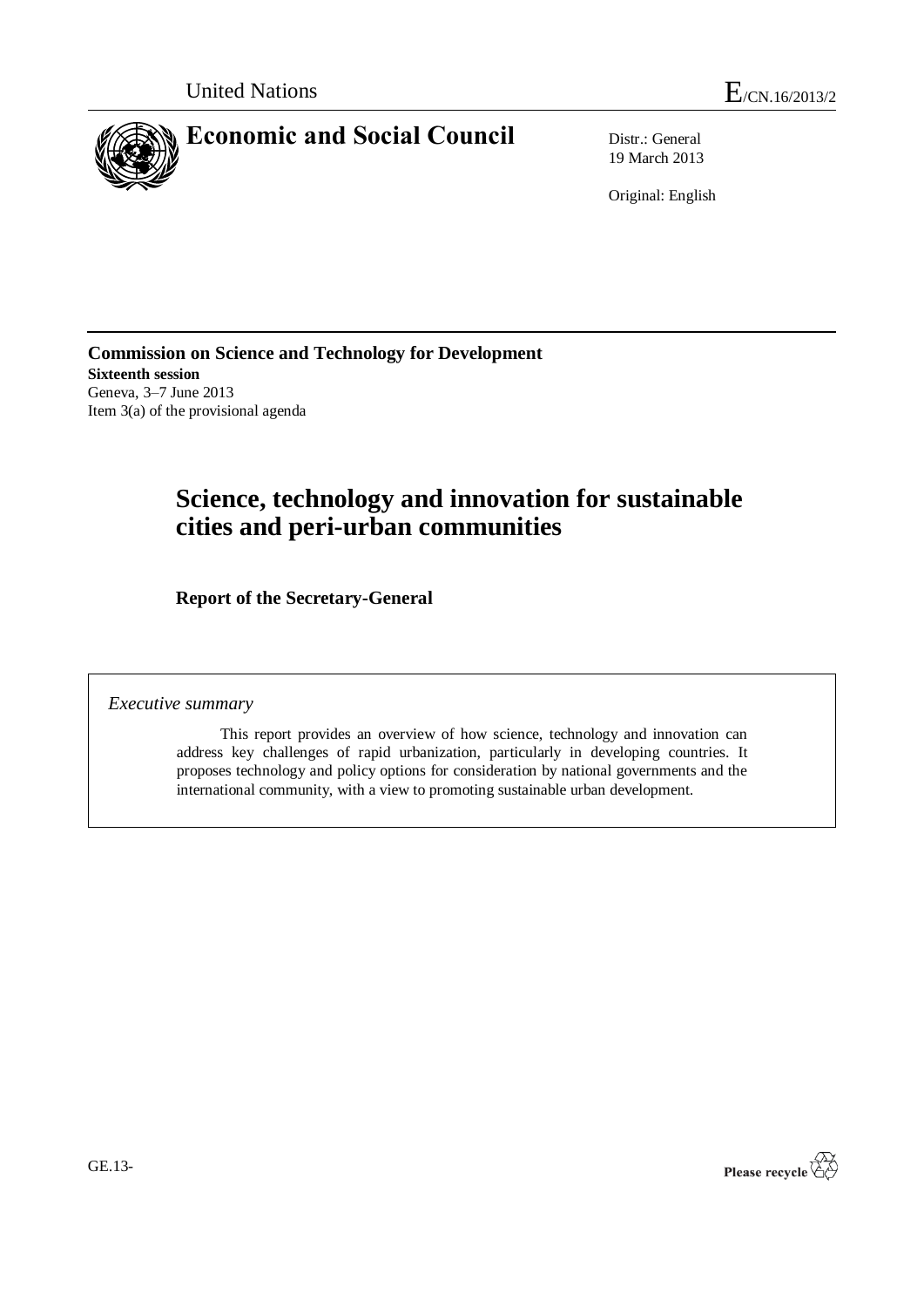# Contents

|      |                 |  | Page |
|------|-----------------|--|------|
|      |                 |  | 3    |
| I.   |                 |  | 3    |
|      | A.              |  | 3    |
|      | $\mathbf{B}$ .  |  | 4    |
|      | $\mathcal{C}$ . |  | 5    |
|      | D.              |  | 5    |
|      | Ε.              |  | 6    |
| П.   |                 |  | 7    |
|      | A.              |  | 7    |
|      | <b>B.</b>       |  | 9    |
|      | $\mathcal{C}$ . |  | 10   |
| III. |                 |  | 12   |
|      | A.              |  | 12   |
|      | <b>B.</b>       |  | 13   |
|      | $\mathcal{C}$ . |  | 14   |
|      | D.              |  | 15   |
| IV.  |                 |  | 16   |
|      | A.              |  | 16   |
|      | <b>B.</b>       |  | 16   |
|      |                 |  | 18   |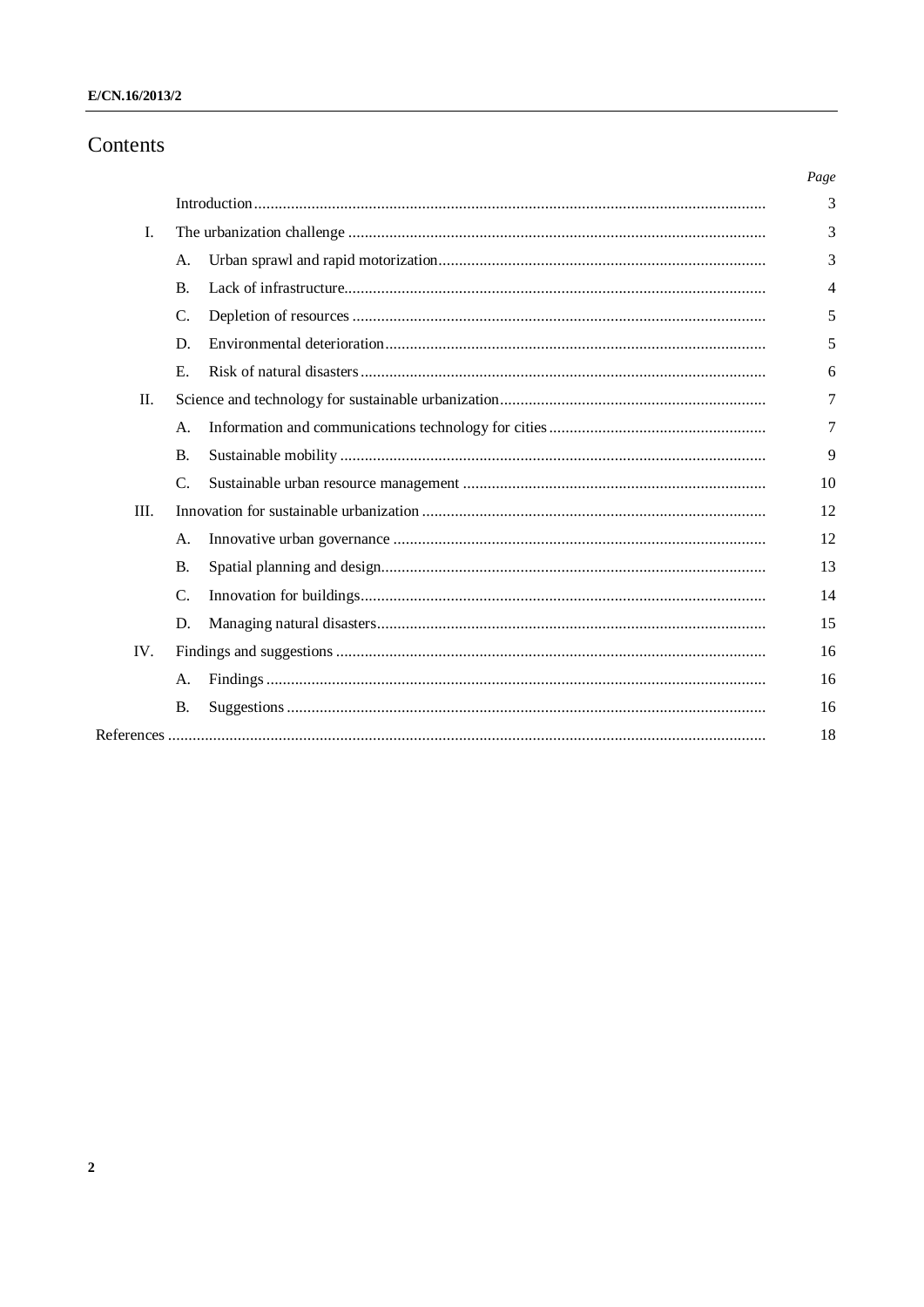# **Introduction**

1. Developing countries are urbanizing at an unprecedented pace. More than 90 per cent of urban population growth in the next 30 years will occur in Asia, Africa and Latin America. While urbanization is increasing the standard of living for many, it has not been inclusive, and urban growth patterns create several challenges for policymakers. Particularly, urban population growth and steadily rising incomes result in higher resource consumption. Cities in many developing countries have not been able to cope with the rapidly surging requirements for housing, physical infrastructure (including roads and telecommunication technologies), and social services such as health and education to address the needs of growing populations.

2. Science, technology and innovation can help achieve sustainable urban development by taking into account the economic, environmental and social dimensions of urbanization. Designing and building sustainable cities in developing countries will play an important role not only for sustainable development but also to achieve several of the current Millennium Development Goals, especially those related to poverty, education and health.

3. At its fifteenth session, held in May 2012, the Commission on Science and Technology for Development (CSTD) chose "Science, Technology and Innovation for Sustainable Cities and Peri-urban Communities" as one of its priority themes for the 2012–2013 intersessional period.

4. To contribute to a better understanding of this theme and to assist the Commission in its deliberations at its sixteenth session, the CSTD secretariat convened a panel meeting in Lima, Peru, from 7 to 9 January 2013. This report is based on the findings of the panel, national reports contributed by CSTD members and other relevant literature. Section I examines challenges of urbanization. Sections II and III propose science, technology and innovation choices to address the challenges. Section IV summarizes findings and concludes with suggestions for consideration by the Commission, member States and the international community.

# **I. The urbanization challenge**

5. In 2010, for the first time ever, more than half the global population was living in urban areas. In keeping with this trend, it is estimated that by 2050, urban areas will be home to more than two thirds of humanity. This fast pace of urbanization, mainly in developing countries, is creating cross-sectoral challenges for urban governance that need to be addressed through integrated, multi-stakeholder mechanisms. Key challenges are urban sprawl, lack of infrastructure, depletion of resources, environmental deterioration and the risk of natural disasters.

# **A. Urban sprawl and rapid motorization**

6. Lack of urban spatial plans or not adhering to them leads to unplanned, uncontrolled urbanization, also known as urban sprawl, which creates single-use, low-density settlements. Urban sprawl is a common phenomenon in developing countries. Haphazard urbanization dictates future urban land and resource consumption patterns, and limits the choices of urban planners (United Nations Human Settlements Programme (UN-HABITAT), 2012a). As a result, urban areas end up with inefficient infrastructure and resource usage patterns that are costly and time-consuming to change.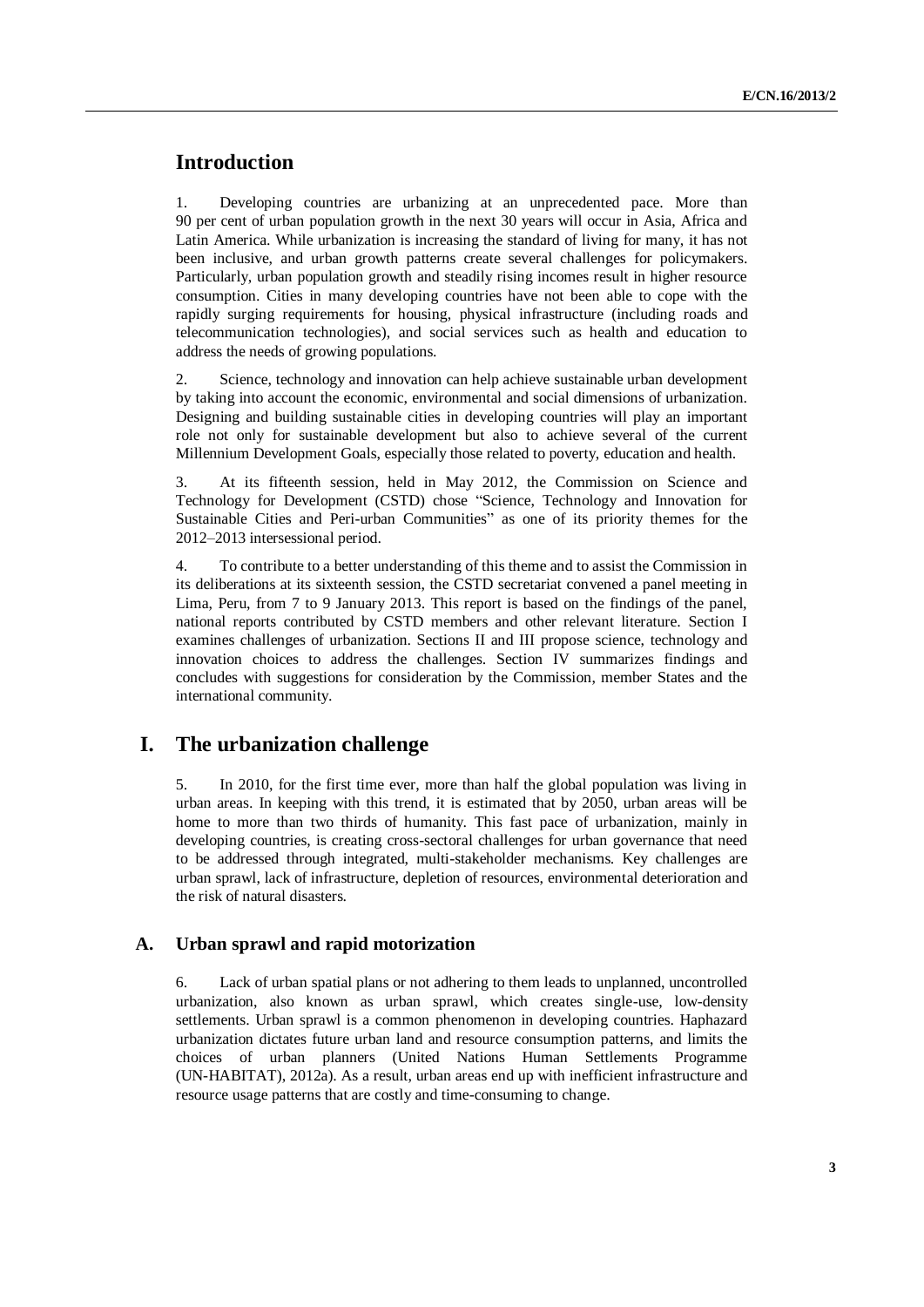7. Rapid urbanization causes areas in the immediate vicinity of cities, known as periurban areas, to undergo fast transformation in terms of land allocation, social structure and economic activity. In the absence of planning and regulatory frameworks, peri-urban areas face severe environmental, economic and property-related challenges and gradually lose their role in supporting cities with food, energy, water, building materials and ecosystem services. For instance, some cities release waste into peri-urban areas without facing any legal consequences. Urban sprawl also causes property speculation to increase land prices to unaffordable levels for peri-urban farmers (United Nations Population Fund, 2008:49).

8. Rapid migration of people to expanding cities and the resulting population growth make it harder to predict, plan and build efficient public transport services. In cities with low population density, it is more difficult to introduce cost-efficient public transport due to increased distances and dispersed trip origins and destinations, resulting in a decreased number of people per route or per vehicle trip. Prioritizing automobiles multiplies investment needs for switching to means of public transport later on. Low population density also results in higher per capita transport energy consumption and vehicle emissions.

9. In cities of the developing world, large segments of urban populations lack adequate means of public or private transport, which results in social and economic exclusion. Public transport remains largely inefficient. As a result, even while automobiles are very expensive for most city inhabitants, motor vehicle ownership is continuously increasing in parallel to rising per capita income. Often, two-wheelers are a first step toward motorization. Currently, in many cities, the ratio of cars per head of population is relatively low, even in middle-income urban areas, hinting that the car fleet will grow significantly in coming years, especially in Asia.

10. Traffic congestion as a result of the growing number of private vehicles is a common trend that will continue to cause severe economic and environmental damage to cities unless public transport is improved. For example, Lima, Bangkok, Mexico City and Buenos Aires all suffer significant economic loss due to the value of time lost by car drivers and passengers (Glaeser, 2011; Economic and Social Commission for Asia and the Pacific et al., 2011). The quality of air in cities is also affected by exhaust fumes, leading to a surge in respiratory and other diseases among inhabitants. Motor vehicle traffic disrupts and delays buses, surface rail systems, as well as pedestrian and bicycle flows. Motor vehicle crashes are a major cause of death and injury in many countries. The means to implement traffic demand management or road pricing to deal with congestion may be unavailable in many countries.

#### **B. Lack of infrastructure**

11. Urban infrastructure in a number of developing countries, and particularly least developed countries (LDCs), is inadequate and insufficient to meet the needs of rapidly growing populations and economies. The lack of affordable housing furnished with basic services such as water, sanitation and electricity, especially for lower-income groups, results in informal shelter being built with no infrastructure, little sanitation and no compliance with planning or building regulations.

12. LDCs have particularly high urban growth rates and require special attention in terms of covering shelter, sanitation and other infrastructure needs. Most LDCs are located in sub-Saharan Africa and South-East Asia, where natural disasters pose constant risks. Already 40 per cent of Africa's one billion people are located in urban areas, of which more than half live in informal settlements where water supply and sanitation are severely inadequate. In sub-Saharan Africa, where more than 30 LDCs are located, slums absorb around three quarters of urban population growth. The urban population of sub-Saharan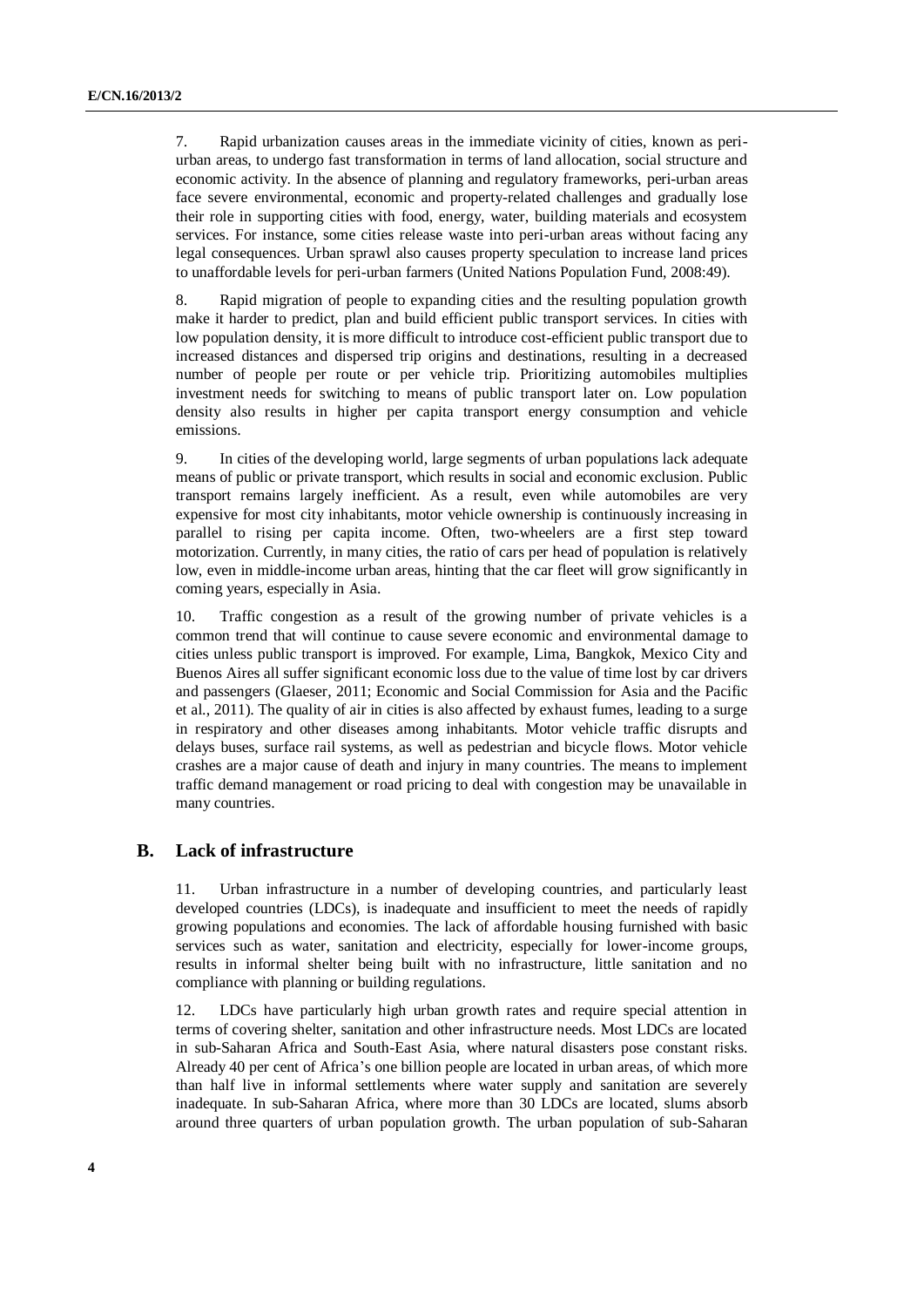Africa will double and reach 600 million by 2030 (Department of Economic and Social Affairs, 2012; Satterthwaite, 2007; Food and Agriculture Organization of the United Nations (FAO), 2012).

13. In rapidly growing urban environments, low-density sprawl causes per capita distribution and maintenance costs for energy and water to increase rapidly. Large, centralized energy production facilities require costly, long distribution systems that are currently mostly unavailable, harder to monitor and vulnerable to misuse and natural disasters. Moreover, centralized energy production follows a supply-driven approach, prioritizing the sale of energy over saving energy, creating no incentives for energy efficiency practices that can reduce consumption.

# **C. Depletion of resources**

14. Growing incomes in developing countries lead to increased consumption of resources. As a result, the pressure on energy, food and water resources is steadily rising.

15. Buildings represent a resource efficiency challenge, as they account for 40 per cent of global energy use, 38 per cent of global greenhouse gas emissions, 12 per cent of global potable water use and 40 per cent of solid waste streams in developed countries (United Nations Environment Programme (UNEP), 2012). The absence of resource-efficiency measures for buildings is resulting in a missed opportunity, imposing unnecessarily high costs on consumers as well as lasting resource burdens, environmental damage and social inequality that will burden future generations.

16. The lack of healthy nutrition remains an important issue in growing urban areas of developing countries, in particular LDCs, and is partly the result of haphazard urbanization of agricultural land. More than half of urban residents in Africa live in slums, are undernourished and have scarce employment opportunities. Commercial horticulture, a source of nutrition and employment that is widely practised in peri-urban areas especially in Africa, risks becoming unsustainable due to lack of support, recognition and regulation. Agricultural lands are converted to urban uses, fragmented and sometimes polluted, as sprawl development takes place. As a result, an important opportunity for healthy nutrition of urban populations and a source of employment, especially for female workers, remains underutilized (FAO, 2012).

17. Water scarcity can turn into a serious health issue for both rapidly growing cities and peri-urban areas. The lack of water is negatively affecting access to sanitation. The number of inhabitants in cities of sub-Saharan African countries without access to adequate sanitation more than doubled between 1990 and 2010, reaching 180 million people (FAO, 2012:14).

18. Peri-urban areas on city fringes compete with urban residential and industry demand for water. Urbanization endangers water resources that are critical for agriculture and food production. Increased urban demand for water raises its price. Urban water usage can lead to excessive groundwater extraction, causing longer periods of drought (Thapa et al., 2010). Water leakages and abuse are also severe problems in many countries. As much as half of total water supply can be lost in city distribution networks due to leaks and thefts.

# **D. Environmental deterioration**

19. Urban sprawl results in the urbanization of land at higher rates than urbanization of people. It damages the environment and affects the livelihood of peri-urban communities by covering land that could otherwise be utilized for agriculture, tourism and recreational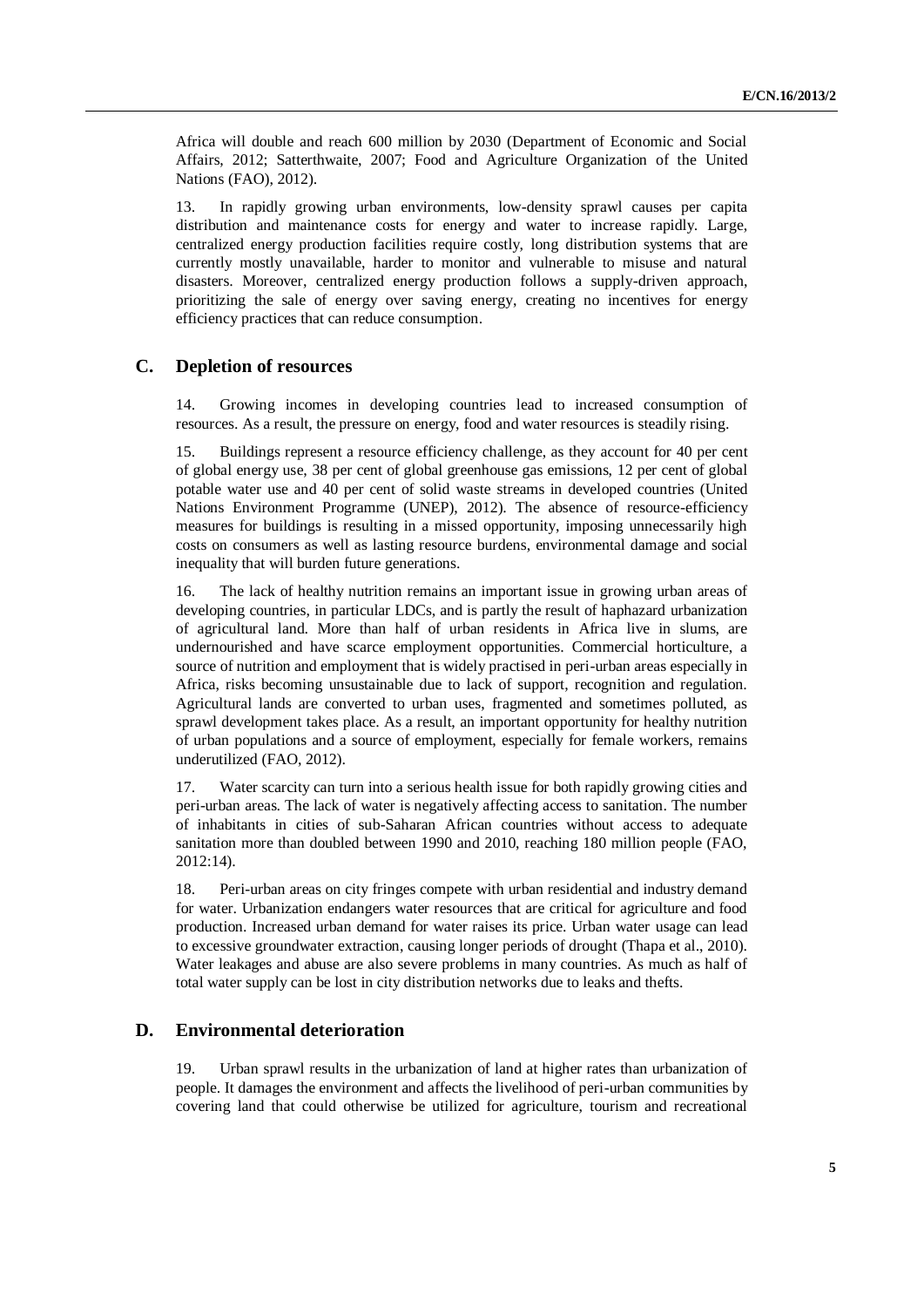activities. While rural and peri-urban populations benefit from new economic dynamism in manufacturing and services brought by urbanization, they do not always enjoy improvements in quality of life due to adverse environmental consequences of urbanization such as air pollution and lack of green space.

20. Uncontrolled solid waste is another serious environmental issue for cities in developing countries. Global solid waste generation is due to increase from 1.3 billion tons per year to 2.2 billion tons by 2025. Rates of solid waste growth are fastest in China, other countries in East Asia, parts of Eastern Europe and the Middle East (Hoornweg and Perinaz, 2012). Solid waste management can be costly, reaching up to half of the total municipal budget of medium-sized cities in lower-income countries. Solid waste is a serious health risk for urban populations and damages the environment. For example, incineration of solid waste is not preferable, as it can cause air pollution. Landfills produce methane, which heavily contributes to greenhouse gas emissions. Many discards in landfills do not decompose easily, and many leach pollutants into water and soils, sometimes travelling long distances. Landfills can also be breeding grounds for infestation through rats, mosquitoes and other disease vectors. They can reduce the attractiveness of cities, creating visual blight and nauseating odours.

# **E. Risk of natural disasters**

21. Cities in developing countries that are undergoing unplanned urbanization currently face the risk of huge economic and human losses from natural hazards. Climate changerelated calamities that will affect urban areas include sea-level rise, storm surges, extreme rain, heat waves/heat–island effect, water scarcity and air pollution. These hazards will threaten health, the environment and urban infrastructure and resources further in the coming decades (World Bank, 2012:14).

22. Urban areas in developing countries that have large populations and are situated on the coast, such as Mumbai, Guangzhou, Shanghai, Ho Chi Minh City, Kolkata and Alexandria, are particularly exposed to climate-related hazards. In the past 20 years, floods have become the most frequent natural disaster. The average annual number of floods has increased at a higher rate than any other natural hazard (Green Media, 2012:139). Other natural disasters such as earthquakes have also been on the rise, and cities in developing countries with low-quality buildings are unable to cope with the damages caused by such events.

23. Informal settlements at city fringes and other lower-quality buildings remain a critical challenge to overcome for developing countries due to their low construction standards and poor drainage systems. In some countries, informal settlements are commonly built on low-lying areas subject to floods, as well as sites that are vulnerable to landslides, subsidence and other natural disasters. This situation leaves those social groups that are already very vulnerable most exposed to disaster risk.

24. Many developing countries, particularly LDCs, lack financial and human resources as well as institutional capacity required to develop and administer disaster risk management strategies. Few have procedures to mainstream disaster risk management and climate change adaptation into urban planning or monitoring city performance in terms of reducing risk (World Bank, 2012:16). Overall, a number of common institutional issues require urgent attention. These include the limited understanding of risk and the need for methodologies aimed at assessing risk and devising solutions tailored to urban growth areas and informal settlements.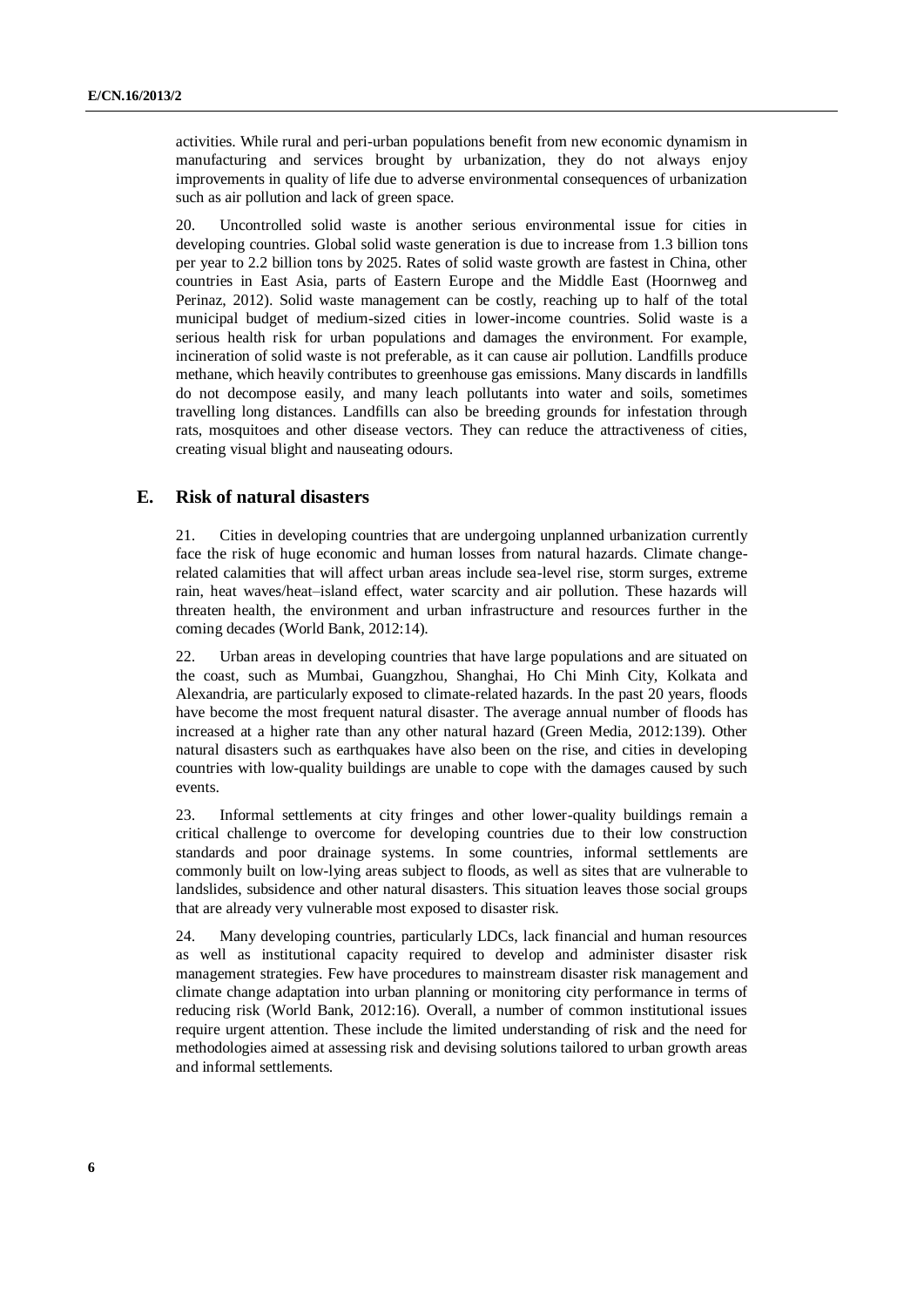# **II. Science and technology for sustainable urbanization**

25. Science, technology and innovation can provide a variety of solutions in the urban context, ranging from high technology-based solutions to retrofitting and other innovative approaches to urban planning and governance that employ more basic technologies. Each urban setting faces different challenges and has different technology needs. In some cases, inexpensive and readily available technologies may be the best solution to urban problems. It is also important to integrate various technologies in harmony. For example, intermodal transport services can be designed without necessarily requiring expensive, high technology means of transport.

26. Choices in the developing-country context differ from those in developed countries due to limitations such as know-how, financing and human resources. Constraints are particularly acute in LDC's, limiting their ability to cope with the challenges of rapid urbanization and to ensure even the bare minimum – food, water and electricity – needed to sustain the livelihoods of their citizens. This section focuses on technology, while the following section presents innovation choices for sustainable urbanization in developing countries.

### **A. Information and communications technology for cities**

27. Information and communications technologies (ICTs) have a key role to play in the urban context because they can be applied to solve a variety of cross-sectoral urban problems, and most of the time they do not require large, expensive capital infrastructure. Potential urban uses of ICTs include geospatial tools for spatial planning, simulation and visualization modelling, mobility tools, solutions for optimizing energy and water management, disaster monitoring and response, and social inclusion.

#### **Geospatial tools for spatial planning**

28. Geospatial tools such as satellite maps and data layers of geographic information systems can be used in the urban context for various purposes:

(a) Mapping underground utilities, mines, tunnels and other city infrastructure to identify issues, improve efficiency and design extensions;

Mapping areas at risk of earthquakes, floods, landslides and other natural disasters, and adjusting development plans;

(c) Identifying infill areas such as abandoned land or buildings that are suitable for redevelopment and planning for their reallocation;

(d) Mapping natural resources such as prime agricultural land and unique or endangered habitats;

Mapping historic and cultural sites that should be protected, and designing future urban development that is in cohesion with a city's cultural heritage;

(f) Providing virtual addresses to houses and business enterprises that lack formal addresses;

(g) Combining multilayer statistical information with satellite maps to run analyses, for example, poverty targeting, urban infrastructure and transport planning, and socioeconomic analysis such as crime statistics and tracking illegal settlements (UNCTAD, 2012).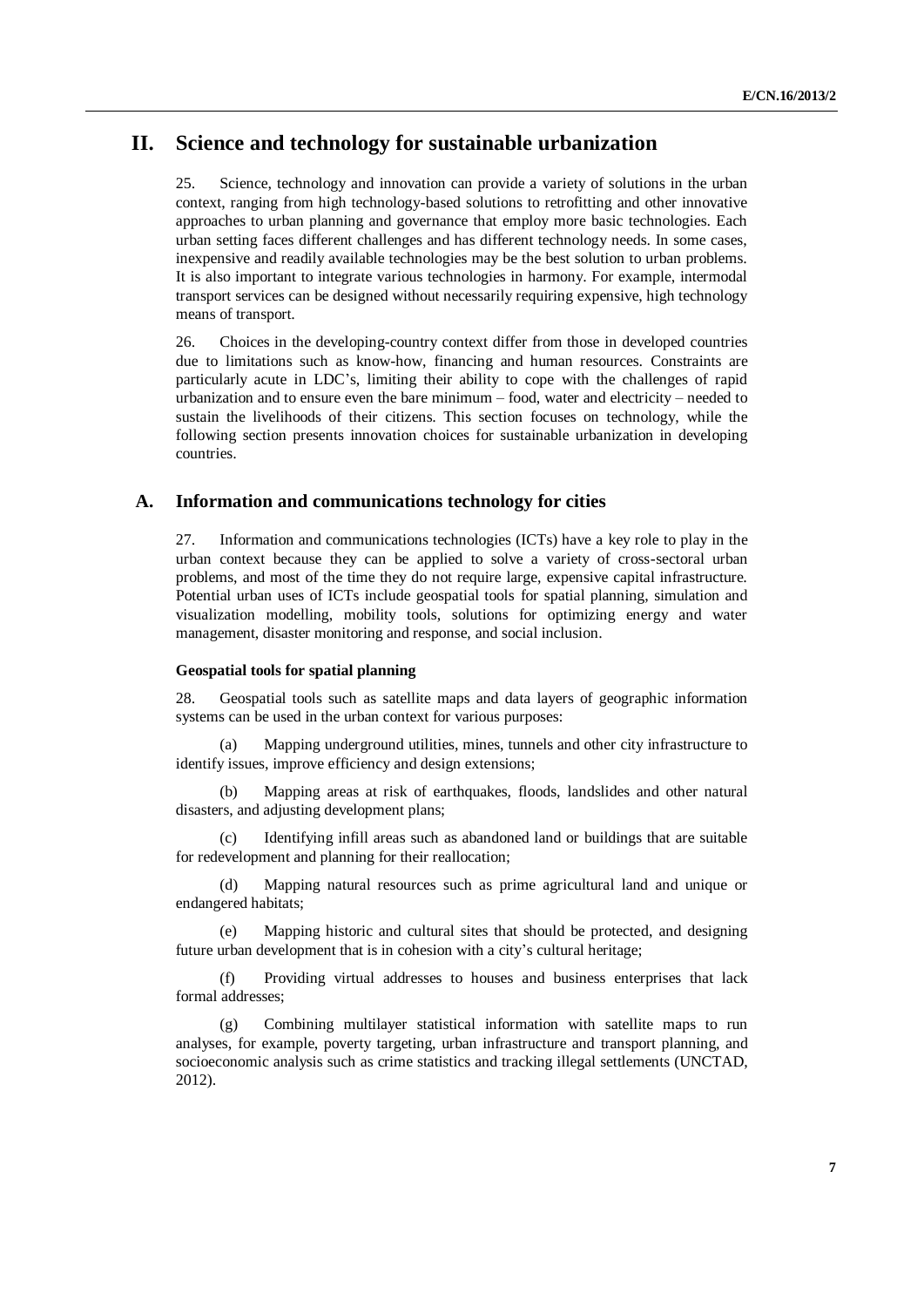#### **Simulation and visualization modelling**

29. City planners can use simulation, modelling and visualization technologies to aid long-term planning and investment decisions. Simulation tools can help conduct urban development planning, siting and design of buildings, traffic and energy analysis as well as emissions calculations.

#### **ICTs for mobility**

30. ICTs can be applied in various ways to improve mobility in cities, including traffic management, multimodal trip planning and congestion pricing. In the context of low income and informal areas of developing countries, ICTs can help by allowing transit companies and cities to collaborate on transit priority systems and by timing traffic signals to ensure safe movement for pedestrians and bicycles, not just cars.

31. ICTs and smartphones make it possible for city dwellers to benefit from new mobility business models such as carpooling, car sharing and incentive programmes that encourage biking to work. ICTs also make it possible to run transport subsidies for individuals and households with low incomes that might not be able to afford the standard rate for transport services.

#### **ICTs for optimizing energy and water management**

#### *Smart grids*

32. Smart grids are intelligent electric systems that integrate demand management, distributed energy generation, and transmission and distribution grid management (Villa and Mitchell, 2010). They provide real-time information to utility companies with the help of sensors, enabling them to respond to changes in power demand, supply, costs and emissions, and prevent major power outages. Smart grids increase flexibility of energy production and distribution by allowing for decentralized, individual energy producers, for example households with micro wind turbines or solar panels on their roofs, or batteries of electric vehicles to feed surplus energy back into the electricity grid (Cosgrave, 2012). In order to make the best use of existing energy sources, it has been proposed that local governments can put in place energy marketplaces that make use of smart grid technology so that individuals can trade excess power produced by their private facilities and reduce the need to invest in new centralized electricity-generation capacity (Robinson, 2012; Organization for Economic Cooperation and Development (OECD), 2012:10).

#### *Monitoring resource consumption*

33. ICTs can help encourage more sustainable energy and water consumption patterns for individuals, for example by proactively tracking and distributing information on personal carbon footprints and consumption patterns (Robinson, 2012; Mitchell and Casalegno, 2008). Likewise, monitoring and controlling energy demand in buildings with sensors can reduce energy consumption. ICTs can also be used to monitor water losses at relatively low cost. Coupled with improved pricing and enforcement policies, it can help manage water more effectively.

#### **ICTs for disaster monitoring and response**

34. ICTs can improve resilience against natural hazards. ICT-based hazard monitoring and surveillance techniques can be used for early warning and land-use planning. ICTs that are used for so-called "dashboards" or operations centres combine data from different departments and allow cities to monitor risks in an integrated way. ICTs can also analyse data from sensors that are established throughout the city to detect and resolve some critical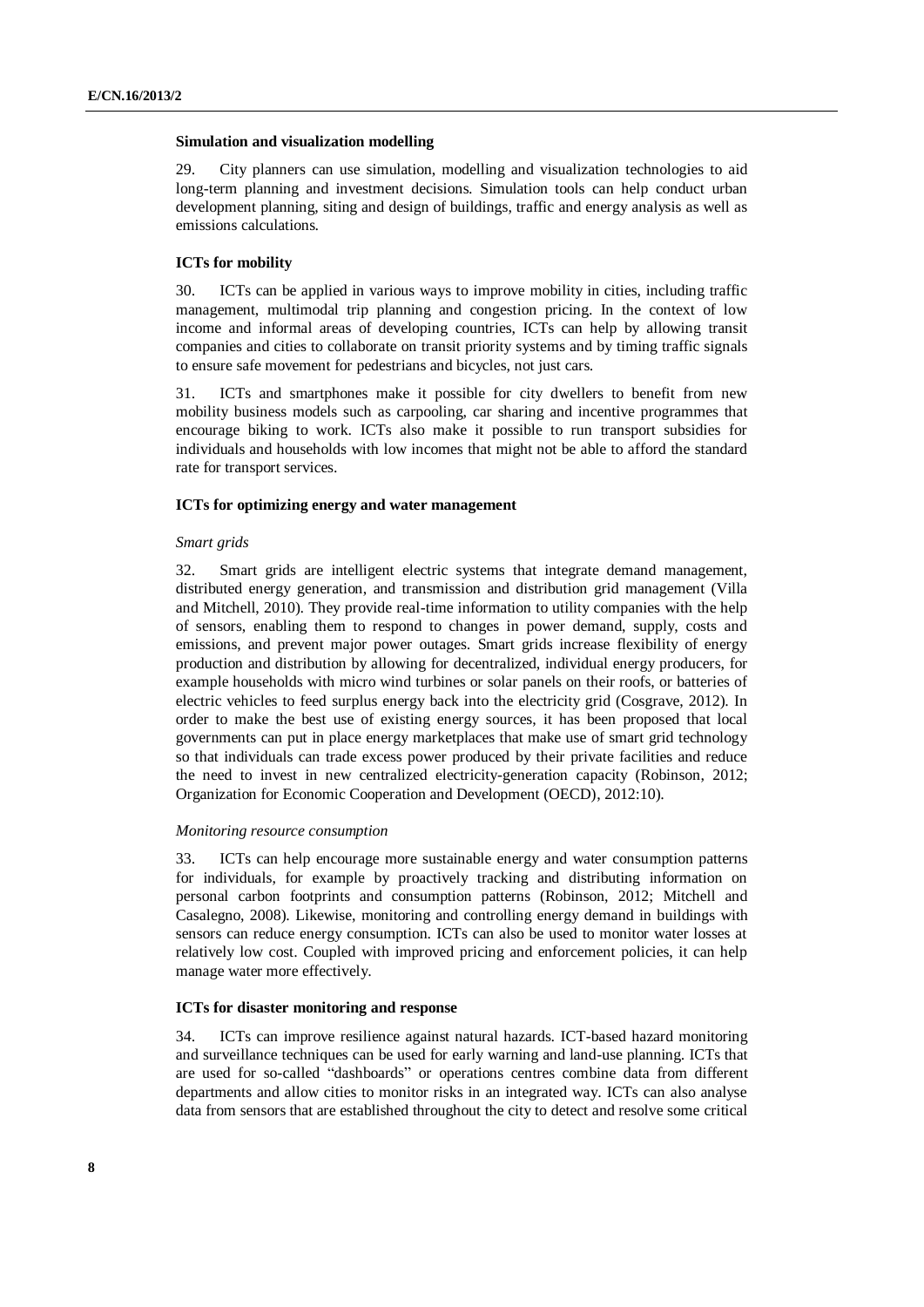infrastructure and safety issues, including water leaks and power spikes. Below are notable examples of applying ICTs for disaster resilience in cities:

(a) Rio de Janeiro (Brazil) set up an operations centre that displays real-time integrated data from 30 agencies, which helped improve coordination and reaction times;

(b) Mumbai (India) has 35 automatic weather stations that measure real-time rainfall intensity, and flow gauges on the Mithi river to monitor water flow;

(c) Chacao (Bolivarian Republic of Venezuela) has a wireless early warning system that connects civil protection and environmental institutions with cameras that monitor four river channels crossing the city and shares online real-time hazard information with citizens.

#### **ICTs for social inclusion**

35. Among the people who inhabit informal settlements in and around cities, the lack of postal addresses makes it difficult for them to receive health and emergency services or to buy or avail of public utilities. The use of smart identity cards and debit cards, as well as offering services through inexpensive cell phones, which have high penetration even among the poor in countries of sub-Saharan Africa, India, and China, can help to open up new ways to obtain such services.

### **B. Sustainable mobility**

36. Mobility in cities can be improved through the combination of three strategies, namely, "Avoid, Shift, Improve", that can transform behaviour and influence technology choices (Asian Development Bank (ADB) and German Agency for International Cooperation (GIZ), 2011:85). The "Avoid" strategy is for reducing journeys and avoiding the need to travel. "Shift" represents a move to more environment-friendly modes of transport. "Improve" is the improvement of energy efficiency of transport vehicles used.

37. The "Avoid" strategy aims to avoid or reduce the number of journeys by means of:

(a) Urban planning, creation of land use and transportation plans that facilitate walking and biking for the majority of trips and make transit a practical mode for most longer trips;

Traffic demand management: alternating odd and even number plates, electronic road pricing, low emission zones in city centres, parking zone charges;

(c) Economic incentives such as taxing fuel use and emissions;

(d) Traffic calming to slow auto traffic and create more humane urban environments better suited to other transportation modes: altering road layout and design such as narrowed entries to streets, planting trees, variable street surfaces, speed-restricting devices and visual signs for cautious driving, reducing the speed of traffic.

38. Shifting to more environmentally efficient forms of mobility includes:

(a) Prioritizing non-motorized transit in cities (walking and biking) by putting in place infrastructure and a legal framework, as well as incentives such as reward programmes. For instance, bike-sharing programmes require parking spots and bike tracks as well as a legal framework that protects the rights of cyclists;

Bus rapid transit – a dedicated lane bus signal with signal priority at intersections, prepaid fares and fast boarding platforms – is a relatively low-cost and sustainable transit solution. It already operates in several large urban areas across the world with successful results in reducing congestion, air pollution and travel time;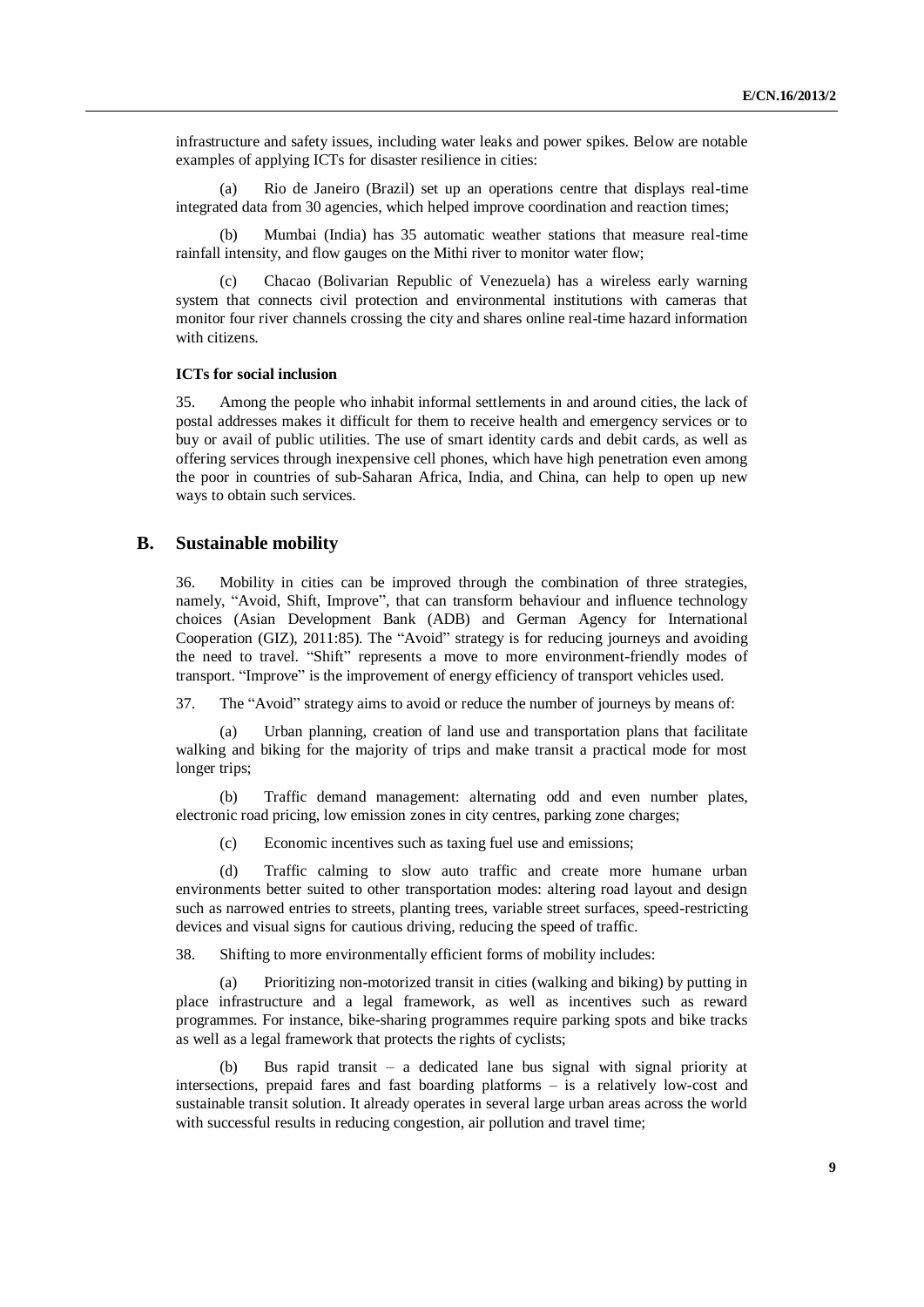(c) Light rapid transit (tramways) and mass rapid transit (metros or subways) systems require higher investment and are more suited to high-density districts alongside other transport modes.

39. The "Improve" strategy denotes improving vehicle and fuel technology by switching to low-emission vehicles and alternative fuels to reduce adverse environmental effects such as pollution and resource depletion. This can be done in various ways such as:

(a) Using liquefied petroleum gas, natural gas or biofuels such as biodiesel or ethanol;

(b) Hybrid vehicles that combine electric power with diesel, natural gas, liquefied petroleum gas , ethanol, biodiesel or common gasoline;

(c) Electric vehicles based on rechargeable batteries.

### **C. Sustainable urban resource management**

40. Energy, water and food consumption in urban areas of developing countries is rapidly rising in parallel to growing incomes, putting pressure on limited resources. At the same time, higher consumption leads to higher amounts of waste. Long-term urban sustainability depends on technologies that conserve these resources and minimize waste.

#### **Energy**

41. Cities can encourage leapfrogging to advanced renewable energy sources and efficient transmission technologies through regulation, incentives and subsidies (UNCTAD, 2011). Below are some examples of innovative energy technologies that could be considered for densely populated urban areas (UN-HABITAT, 2012b):

Partnerships between ICT networking and lighting companies are making possible smart, networked ICT-based street lighting with light-emitting diodes (LEDs). LED technologies can save electricity in a relatively effortless and immediate way;

Decentralized renewable energy storage technologies such as solar thermal power plants and micro hydropower systems can reduce some of the pressure on centralized urban energy networks (Totty, 2011). Innovative solutions such as pavements that can harvest kinetic energy of footsteps for electricity can be used to power off-grid applications such as pedestrian lighting, way-finding solutions and advertising signage;

District heating systems can distribute heat and power from a centralized location. The heat often comes from combined heat and power plants and therefore can achieve higher efficiencies and lower emissions than separate heat and power production (UNEP, 2011:344).

42. Applying a range of techniques and practices on new buildings or retrofitting buildings can optimize energy consumption and heating needs (Jastrup and Drique, 2012:88–89; UN-HABITAT, 2012b):

(a) Sustainable building design (windows, orientation and insulation) can provide for passive solar heating and day lighting, natural ventilation and reduced temperature fluxes. Natural ventilation techniques, which use natural convection currents within air flow to direct air into and out of buildings in order to replace rising warm air with cooler air, can function with no or minimal mechanical parts or energy consumption;

Ambiators can cool interiors by using thermodynamic technology based on evaporation at a fraction of the energy consumption of conventional air conditioning;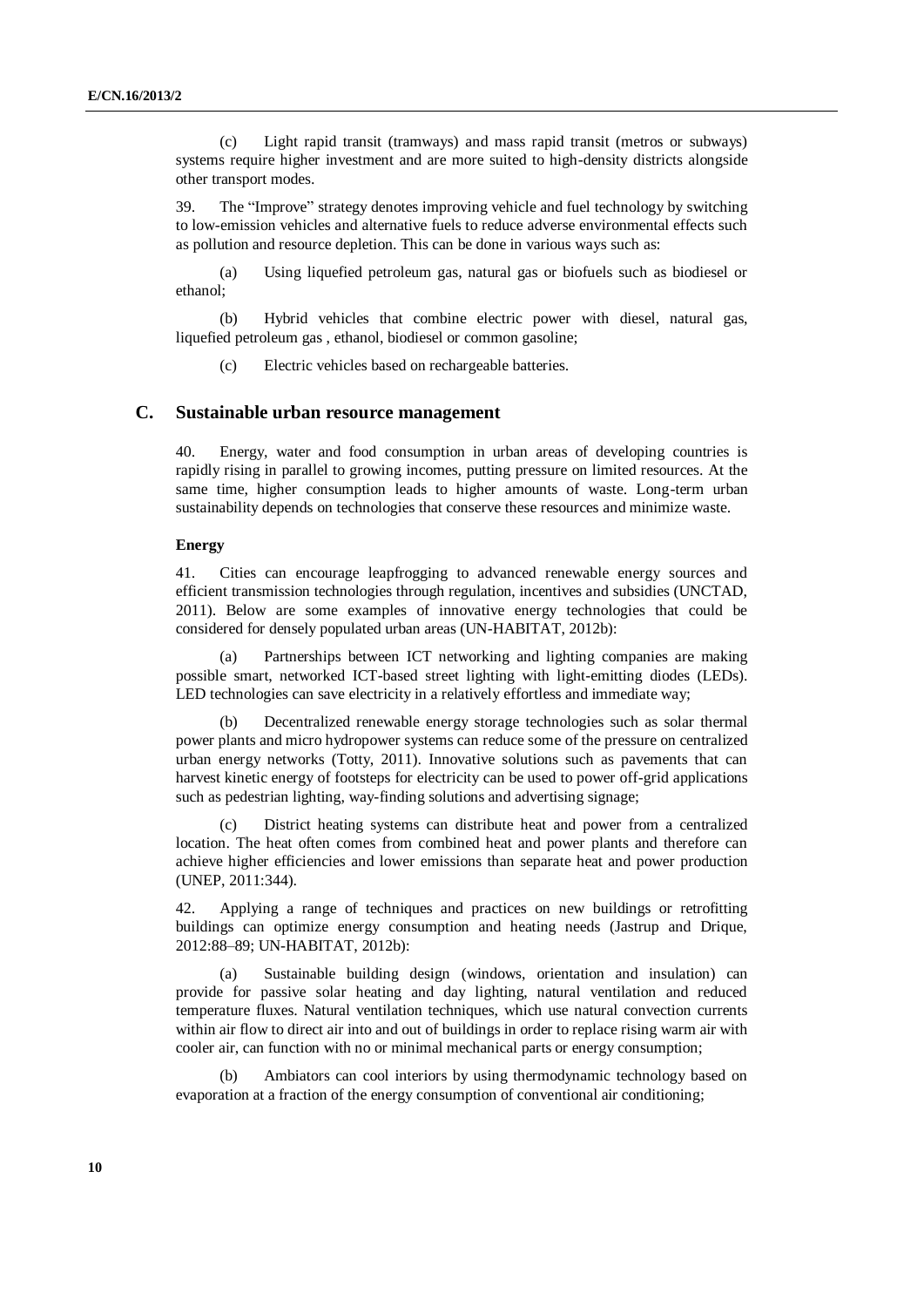(c) Innovative clean energy solutions (solar panels, wind turbines, heat pumps and thermal installations) can generate energy and provide heating for buildings.

43. Innovative construction technology such as prefabricated and modular techniques and making use of local building materials and local know-how can optimize resource efficiency of construction. Using building materials without harmful chemicals has a large positive impact on the health of the user. Recycling building materials can reduce the environmental impact of the building process dramatically.

#### **Water and agriculture**

#### *Market gardening*

44. As the spread of urban areas results in a lack of space for food production, smallscale peri-urban market gardening can make up for shortages of healthy, fresh food and generate employment. Peri-urban farms can even reuse urban wastewater for irrigation purposes. Production of fruit and vegetables in private, small farms close to cities can be less costly than supplies from rural areas due to lower transport costs. It can also help contain urban sprawl by creating urban green belts. Mozambique demonstrates the best example for successful market gardening in Africa. The Government created so-called "green zones" by organizing horticulture cooperatives in the capital city Maputo and other major cities. They play a key economic role through healthy small-scale production and supply of fresh vegetables, the creation of employment opportunities and use of urban wastewater for irrigation purposes (FAO, 2012:71–73).

#### *Water technologies*

45. Since peri-urban communities in developing countries largely depend on agriculture, water is a key resource for their economic well-being. Water storage, irrigation and water lifting technologies can help tackle water shortages. Grundfos, a Danish pump manufacturer, developed a solution to bring sustainable access to water for rural and periurban communities in the developing world. The solution, as implemented in Kenya, uses solar energy to activate a pump that extracts groundwater and distributes it through a payment system that is managed locally. The revenue from the pump is used for maintaining the solution.

46. An innovative method for reusing urban wastewater is called phyto-remediation, that is, the use of trees and plants to clean water. This works with the help of a drainage system that channels wastewater into a catchment that is filled with trees, which then capture the water and hold the waste. The cleaned water is then reused for irrigation purposes. This method is commonly used on a smaller scale by placing swales that contain reeds and other small plants along city streets or parks.

47. Rooftops cover one fifth of urban surface areas. Green roofs can be used to provide insulation and thereby reduce heating and cooling costs for buildings, while at the same time absorbing rainwater and filtering pollutants so that the cleaned water can be reused. Adding plants to rooftops, walls and balconies improves aesthetic qualities while reducing noise and the heat island effect in urban areas (Totty, 2011).

48. Reusing water from washbasins or showers for water closets can cut water consumption. Likewise, rainwater can be held in fascines or tanks, reducing runoff during heavy rainfall. It can then be reused in water closets.

49. Reducing the amount of ground covered in buildings, pavements, roads and parking lots reduces both the local heat island effect and the pressure on sewerage and drainage, as the earth can soak up more rainwater under heavy rainfall.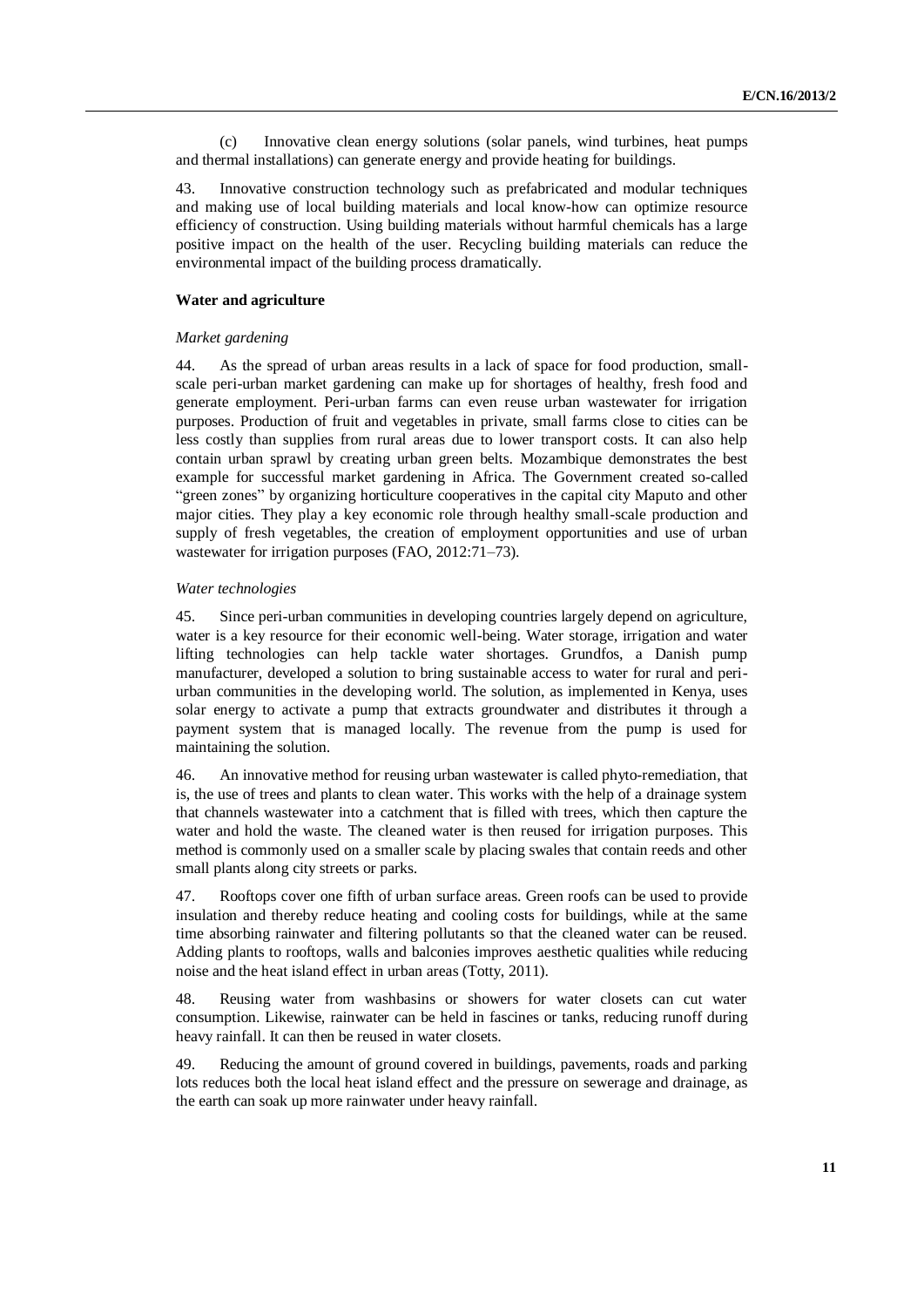#### **Solid waste**

50. Integrated solid waste management (ISWM) refers to a shift from less preferred waste treatment and disposal methods (incineration) and different forms of landfilling towards reducing, reusing and recycling waste (Municipal Government of Shanghai et al., 2011). The long-term vision under ISWM is to create a circular economy in which the use of materials and the generation of waste are minimized, any unavoidable waste is recycled or remanufactured and any remaining waste is treated in a way that causes the least damage to the environment and human health, or even recovers energy (UNEP, 2011:294–295; Totty, 2011).

51. Cities can make use of technologies to convert certain types of waste into energy as mentioned in the ISWM approach. Integrated energy and waste management infrastructure can optimize energy efficiency while disposing of waste and produce significant savings. São Paulo carried out a landfill emissions control programme that renovated two solid waste landfills. Methane-rich biogas from decaying waste was used to produce electric power on site (Goldenstein, 2008).

52. Managing solid waste in combination with spatial planning can help optimize energy consumption and reduce waste in cities (UN-HABITAT, 2012a:76–85). For example, the location of landfills can minimize negative effects, and providing sorting and recycling space close to locations where waste is generated can help reduce the size of disposal sites.

53. Public–private partnerships as well as joint initiatives of local communities and nongovernmental organizations can be effective in launching waste management initiatives. Successful public–private partnerships and citizen initiatives have been launched in Bangladesh, Indonesia, Mauritius, Peru and Sri Lanka.

# **III. Innovation for sustainable urbanization**

54. Innovation in the urban context refers to any new method, business model, policy, institutional design or regulation that meets the needs of urban populations in a more efficient, effective and sustainable way. It may refer to improved rules or legislation as well as improved institutions, models of stakeholder participation or new means of delivering services. This section proposes innovation choices for urban governance, spatial planning and design, buildings and managing natural disasters.

### **A. Innovative urban governance**

55. Rapidly urbanizing regions need new ways of planning and governance based on inclusive leadership, addressing regional needs holistically and providing long-term perspectives. Urban governance can be improved both vertically and horizontally. Innovative ways of governance include the following:

(a) Regional governance entities can provide an overall framework for equitable, strategic metropolitan regulation and planning that protects the environment, provides basic services to the poor and resolves land disputes that may arise from urban sprawl. Coordinating city planning and expansion with regional governance is especially important to ensure sustainable development of peri-urban communities. Peri-urban communities can benefit from regional governance, for instance through ecosystem assessments that map their composition, contributions to urban well-being, interlinkages and changes induced by urbanization;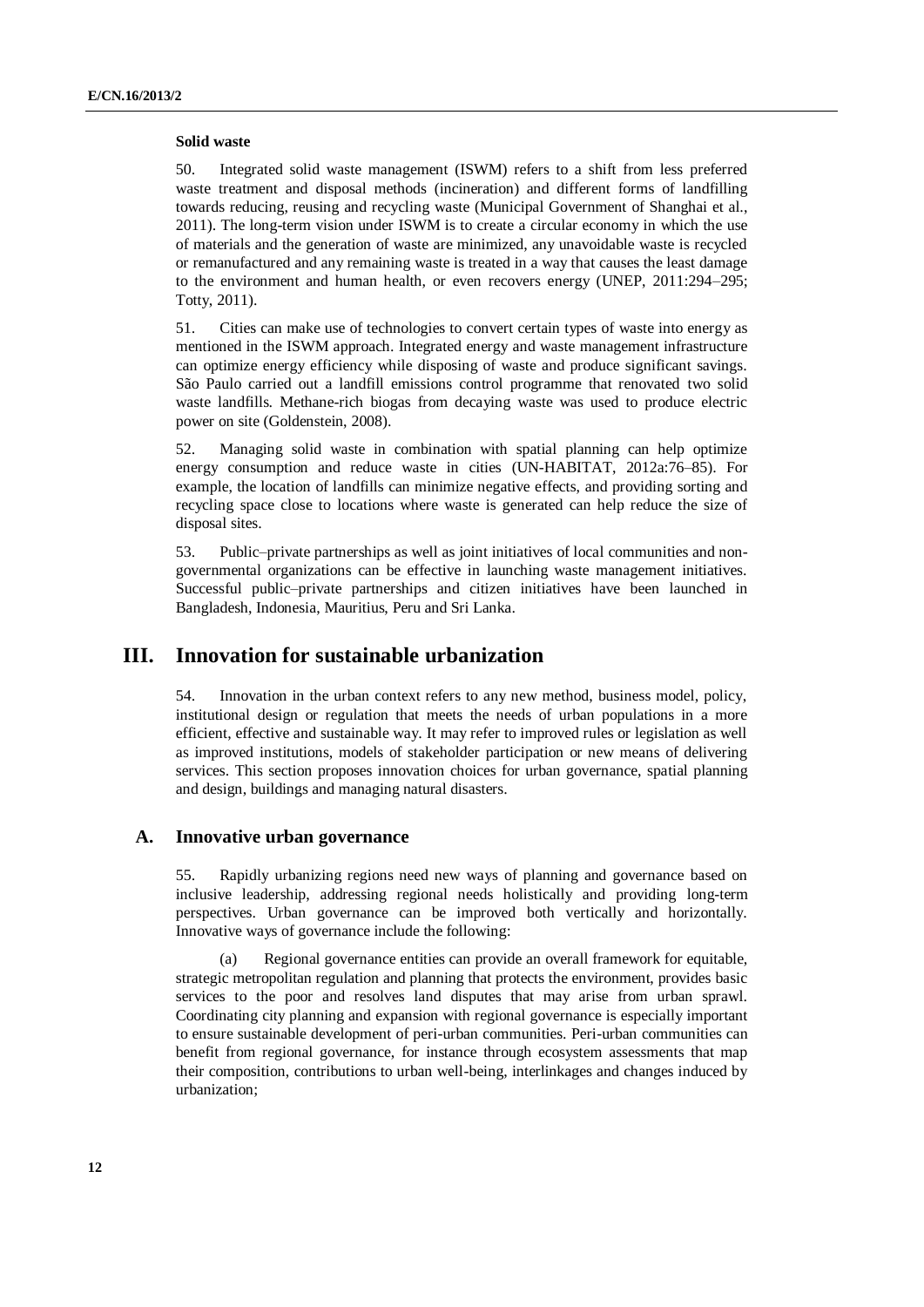(b) Urban infrastructure systems are interconnected. Changes or disruption in one service often affects the provision of others. Electricity outages affect water supply, heating and cooling, communications and even transport. The high complexity of interconnected urban systems requires integrated management. Integrating spatial design, land use, mobility and building design makes it possible to identify efficiencies and opportunities that may be overlooked when each sector is managed separately. For example, coordinating street design with building layout can create new possibilities for energy and transport efficiency;

(c) Formal means of public participation in decision-making can play a key role in preventing resource conflicts between urban, peri-urban and rural stakeholders during the urbanization process. Some countries have already managed to set up successful forms of participation in urban decision-making. For example, in Brazil, more than 70 cities have a participatory budget system that allows citizen participation in decisions of resource allocation (Marshall et al., 2009:44). In Peru, the Coalition to Fight Poverty (Mesa de Concertación para la Lucha Contra la Pobreza) is a council made up of government, nongovernmental organization, church and community organization members that identifies priorities for community development (Marshall et al., 2009:45);

(d) Water governance of urban and peri-urban areas by a single, unified authority can help resolve water conflicts. Singapore centralized all of its water management in the Public Utilities Board in 1963. Within 40 years of centralization, two thirds of Singapore's land surface became a water catchment area that stored water in 17 reservoirs. Singapore also collects wastewater to produce drinking water, which covers 30 per cent of the city's needs (Tan, 2012);

(e) Horticulture can be supported through policies of urban zoning, building irrigation systems and setting up cooperatives that protect small-scale farming. Agricultural cooperatives can sustain agricultural production and the livelihood of the peri-urban farming community and industry in the face of urbanization. Cooperative structures improve the accessibility of markets and provide logistical support for individual farmers. Governments can also support peri-urban farming, for instance through tax policies, which help sustain peri-urban food production and reduce the need for transporting food.

# **B. Spatial planning and design**

56. Spatial plans are strategic decisions of cities on spatial design and density that take into account population growth estimates, topographic characteristics and capacity to carry out these changes (UN-HABITAT, 2012a). Spatial planning can optimize the density of cities according to urban development goals and enable public services that achieve economies of scale. Increasing urban density can save costs arising from the provision of basic services to sparsely inhabited and extended city outskirts. It can also help encourage public transport. At the same time, too much density is also not advisable, since it can result in overuse of public infrastructure that will depreciate early.

57. Cities can accommodate growing populations in line with their land use, spatial design and density plans through a combination of regulatory instruments (UNEP, 2011:481; Wheeler, 2008:107):

(a) Urban growth boundaries: Drawing clear limits to any form of building development around cities to limit urban sprawl; creating green corridors that protect ecosystems;

(b) Land-use regulation for infill development: introducing zoning regulation that prioritizes the development of inner city, previously developed (brownfield) land over greenfield development at city-wide level;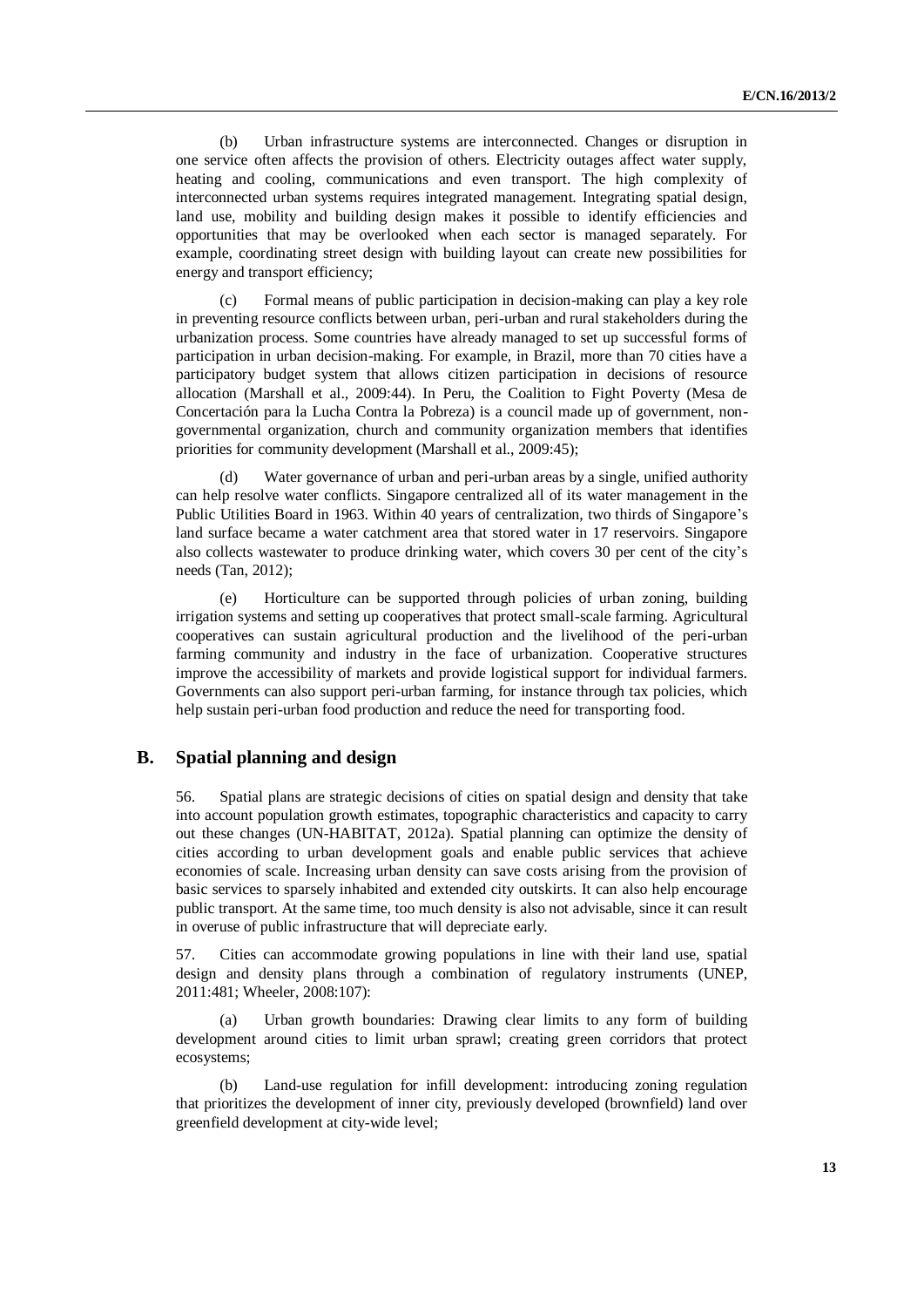(c) Promoting mixed-use settlements: designing neighbourhoods that include residential, service and local employment elements and are adequately covered in terms of basic services and infrastructure;

(d) Density regulation: providing minimum rather than maximum density standards; establishing clear density standards at city-wide level, such as floor area ratios, in support of compact city development with a hierarchy of higher-density, mixed-use clusters around public transport nodes;

(e) Density bonus: providing development bonuses that allow increased development rights (for example, extra floor area with respect to standard planning regulations) for green projects that support citywide and local sustainability;

(f) Special planning powers: establishing urban development corporations or urban regeneration companies to promote and enable green projects.

58. Spatial planning that takes the needs of urban transport into consideration from the beginning is a key factor to help prioritize public transport. Cities can be designed by locating mixed-use developments and jobs near intermodal public transport connections, thereby minimizing dependence on cars and reducing the distance that people need to travel. Likewise, spatial design should plan for integrating the incoming population into the public transport system. Each mode of public transport requires a minimum density to be economic. The choice between buses, trams and light rail can be identified in line with density. Various innovative regulatory instruments for land use and spatial design have the objective of improving mobility:

(a) Establishing polycentric cities with so-called "urban villages" that are selfsufficient in terms of employment and recreational activities, linking these centres via rail and reducing the need to travel by car;

(b) Intermodal transport can be encouraged through park and ride/park and ride and bike systems that make it possible for commuters to park their automobiles and switch to public transport and/or bicycles before arriving at congested city centres;

(c) Vehicle and traffic regulation: regulation for vehicle types, emission standards, speed limits and road space allocation that favours green transport, especially walking, biking and green public transport;

(d) Minimum emission standards: regulating minimum carbon emission and energy efficiency standards at the local level for buildings and vehicles;

Car-free developments: providing planning incentives for car-free developments in higher-density areas with high public transport accessibility;

(f) Parking standards: providing maximum rather than minimum parking standards; reducing private car parking standards to a minimum – for instance, less than one car per household – especially in areas of high public transport accessibility.

### **C. Innovation for buildings**

59. Local governments in developing countries can address housing shortages by providing construction initiatives that aim to create affordable, sustainable housing and by upgrading informal settlements. Peri-urban areas can also benefit from social inclusion programmes that upgrade existing informal settlements and prevent the formation of new ones through adequate spatial planning. They can be integrated into the urban transport network as well. Soweto, a large township in South Africa that was part of greater Johannesburg as a separate municipality, was successfully integrated into Johannesburg as a result of a planning and investment effort that improved infrastructure, accessibility,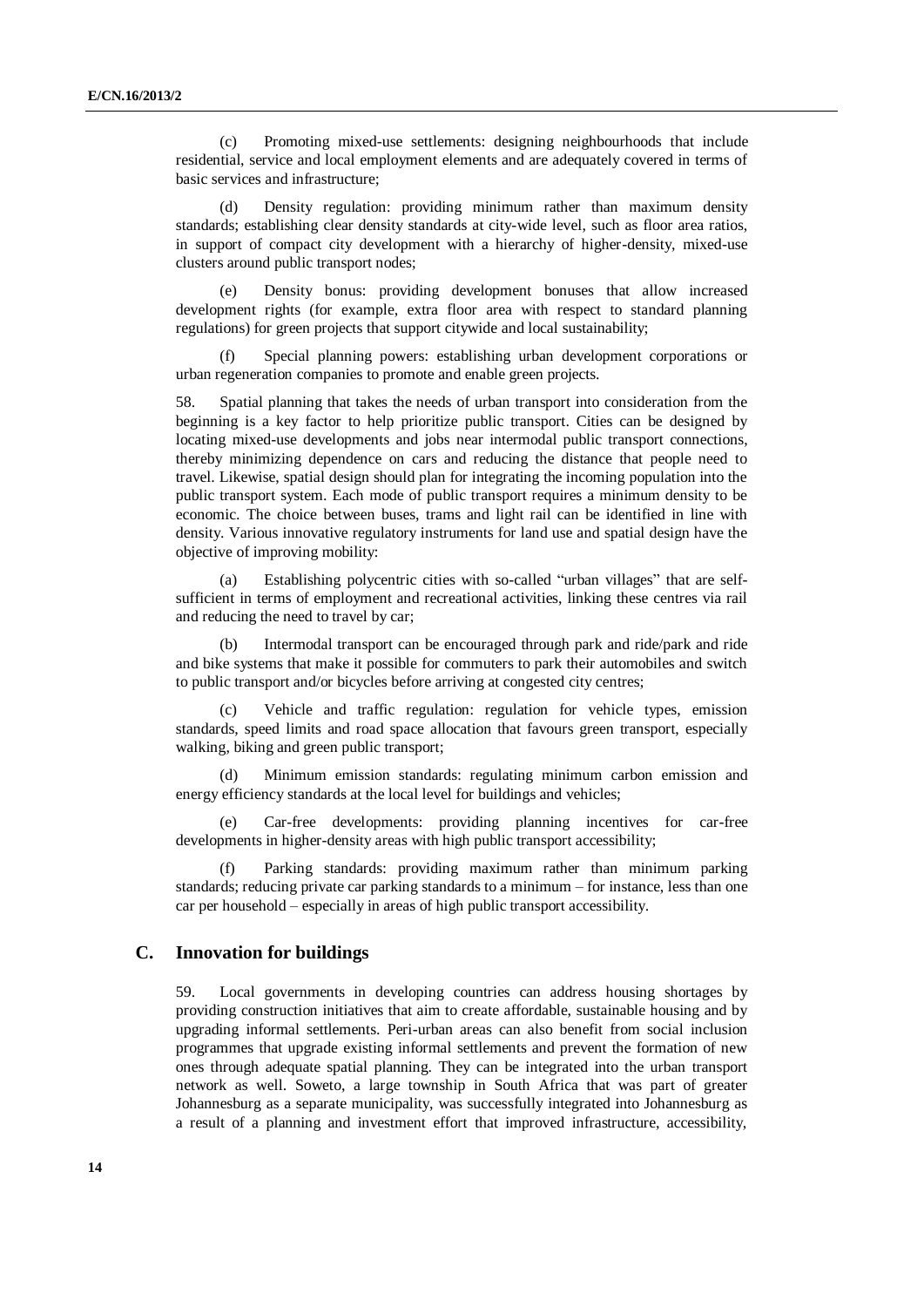safety and public spaces and provided new economic opportunities (UN-HABITAT, 2012a:86).

60. Local authorities can provide construction companies incentives, such as cash payments, loans or lower taxes, so that they can benefit from some of the long-term savings resulting from lower resource usage of ecological construction. For building owners, added building costs can be recuperated in the long term due to lower operating costs.

61. Standard measurement and reporting requirements for building performance in terms of energy efficiency and greenhouse gas emissions can drive the spread of sustainable construction practices in the real estate sector. They can also make it easier to embed the environmental performance of buildings into their financial value. Initiatives that facilitate voluntary publication of emission reduction commitments can also be useful in encouraging resource efficiency of the construction sector.

62. Setting up multi-tier building rating systems can guide the real estate sector in terms of adopting comprehensive green building standards. Green building rating systems that certify environmental building design strategies are starting to be implemented globally. Notable examples are the Building Research Establishment Environmental Assessment Method, commonly known by its acronym BREEAM (United Kingdom of Great Britain and Northern Ireland); Green Mark (Building and Construction Authority of Singapore); GRIHA, which stands for Green Rating for Integrated Habitat Assessment (India); and Leadership in Energy and Environmental Design, or LEED (United States of America).

# **D. Managing natural disasters**

63. Cities can mainstream adaptation to natural disasters into urban planning. Possible measures include building new developments outside of risk areas, upgrading informal settlements and addressing the lack of infrastructure and the degradation of the environment (UN-HABITAT, 2012a:106–107).

64. Cities need to invest proactively into infrastructure that enhances their adaptation capabilities, particularly to natural hazards. As oceans get warmer and sea levels rise as a result of climate change, cities will have to continuously revise their risk assessments and adapt their infrastructure. Investing into adaptation strategies for such risks well ahead of time can reduce the scale of economic losses and finances needed to repair damage if the event does materialize. The human and economic cost of inaction in less-prepared cities in developing countries can be enormous. For example, in Manila, Bangkok and Ho Chi Minh City, the cost of repairing damage from climate-change related flooding is estimated at 2 to 6 per cent of regional gross domestic product (UN-HABITAT, 2012a:107).

65. Integrating spatial planning with infrastructure can also improve resilience. Dhaka (Bangladesh) put into force infrastructure measures such as reinforcing river and canal embankments along with regulatory safeguards that sought to prevent the encroachment of buildings around water canals in order to provide improved protection against major floods. Singapore requires new land reclamations to be at least 2.25 metres above the highest level of recorded tides – this requirement is another example of how city planning can anticipate and provide for risks (UN-HABITAT, 2012a:109). Similar regulatory measures based on risk assessments can help city planners forecast and guard against future developments to avoid disaster risk.

66. Risk assessments map the areas that are most vulnerable to hazards and help adjust land use and development strategies. Some cities or city areas are more vulnerable than others, and risk assessments make it possible to demarcate and provide extra safety for these. Sorsogon (Philippines) is a city that is affected by five tropical storms on average each year. The city undertook a climate change vulnerability assessment, as a result of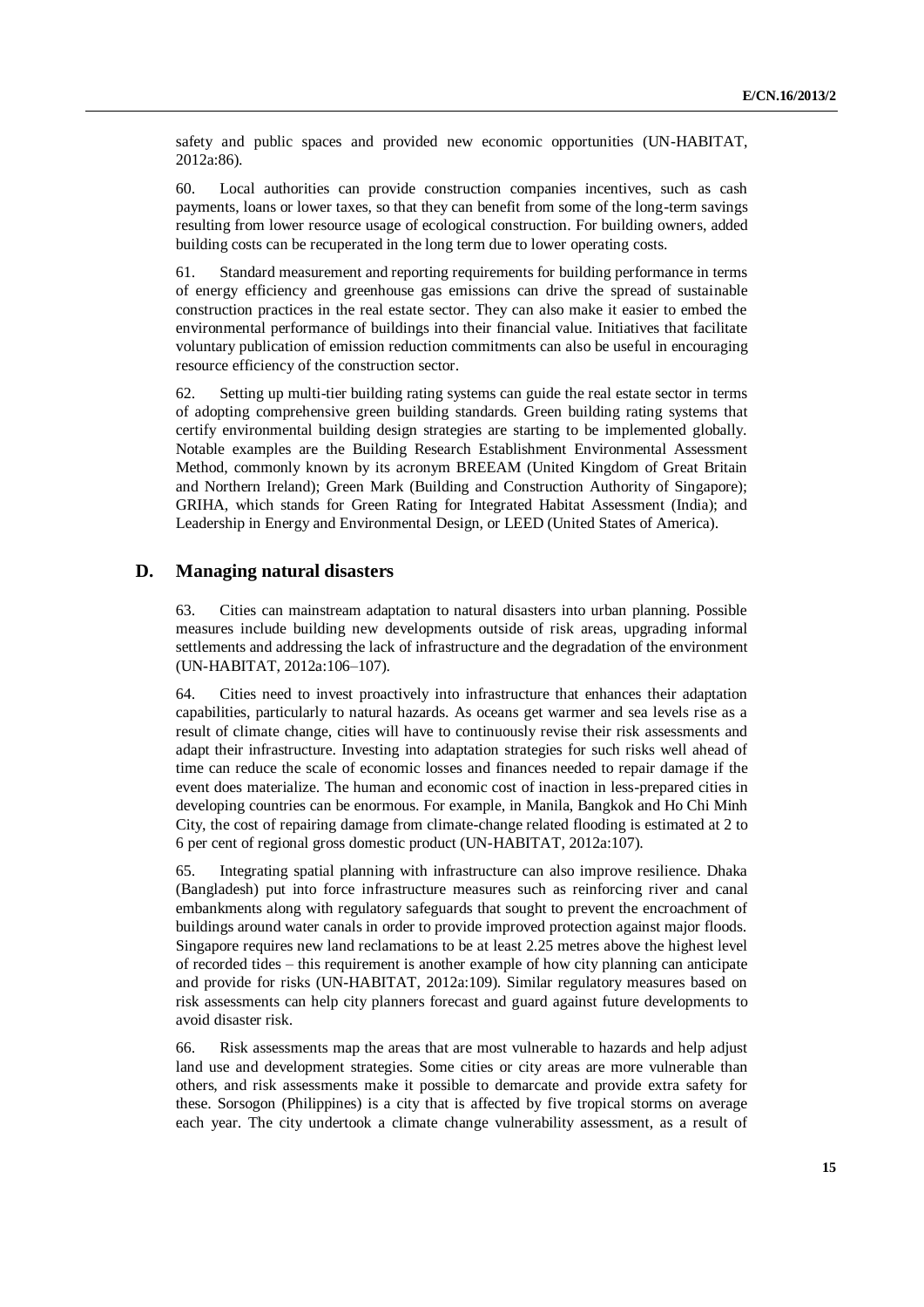which it directed urban development plans to safer inland areas. According to the adjusted plans, settlements in high-risk coastal zones will be incrementally relocated through local shelter relocation projects or voluntary resettlement. Inland areas will be incentivized through infrastructure investments, the construction of new residential units and new industrial sites for employment. (UN-HABITAT, 2012a:114–115).

# **IV. Findings and suggestions**

67. This section summarizes the findings presented above and proposes a set of key issues for consideration by the Commission.

## **A. Findings**

68. The findings are as follows:

(a) The use of science, technology and innovation in the urban context implies the application of high technology as well as low technology and innovative approaches to urban planning and institutional innovation;

(b) The challenges of cities in developing countries, in particular LDCs, differ widely from those of developed countries and require special analysis in the context of this issue;

(c) Regional planning is a key consideration to ensure that the needs of urban and peri-urban zones are addressed in an integrated way;

(d) An intersectoral approach is necessary for sustainable cities;

(e) Science, technology and innovation are necessary for sustainable urban development, including providing solutions to mitigate the impact of climate change on vulnerable urban populations;

(f) Design and engineering go hand in hand when building cities, along with city planning. Ultimately, cities should be places where people feel comfortable to live in;

Local and indigenous culture and knowledge accumulated through the centuries are crucial in solving local problems. For example, indigenous knowledge can be put into use to construct sustainable buildings or to manage natural resources;

(h) It is necessary to develop business models that scale technological innovation and make sure that it reaches beneficiaries.

### **B. Suggestions**

69. The Commission should consider the following:

(a) Providing a forum for the sharing of good practices and experience on the use of science, technology and innovation for sustainability in key urban sectors in developing countries with a special focus on LDCs;

(b) Sharing and analysing evidence on successful examples of local innovation models that provide solutions based on science, technology and innovation (including serving as incubators) to pressing urban challenges;

(c) Sharing and analysing evidence on business models that scale these innovative interdisciplinary solutions to city management and provide them to the beneficiaries;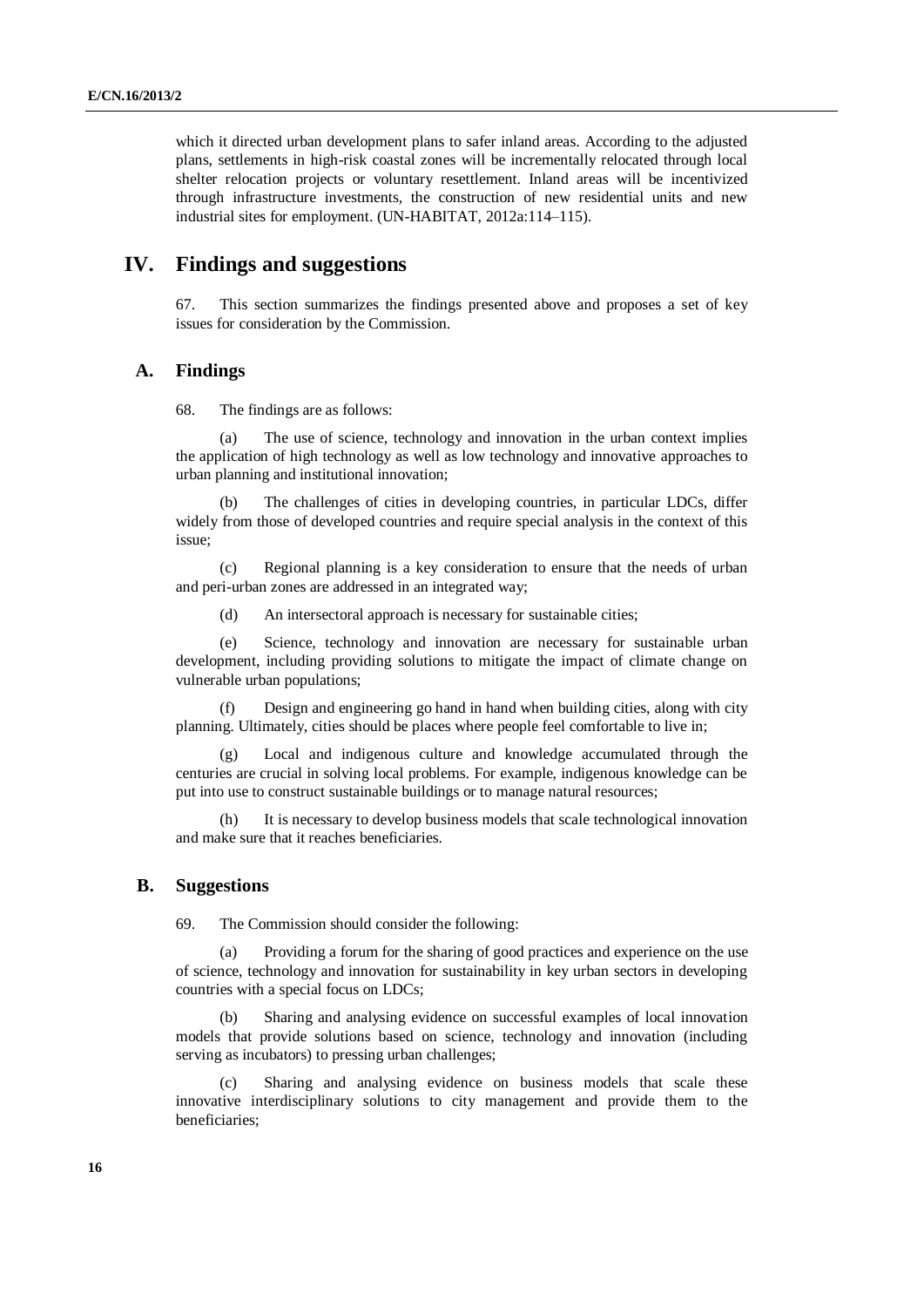(d) Raising awareness among urban policymakers about the role of science, technology and innovation, and ICTs in facilitating integrated regional planning, spatial design and informed resource consumption.

70. Member States should consider the following:

Establishing governance mechanisms that facilitate integrated, multi-sector and multi-stakeholder urban planning. Urban projects should include participation from departments responsible for spatial planning, mobility, energy use, waste management, environmental protection, buildings and disaster resilience;

(b) Putting in place regulatory frameworks at the national, regional and local levels that mainstream issues of sustainability into urban projects and support business models that scale innovative solutions;

(c) Encouraging municipalities to join national and international networks of cooperation to learn from best practices in cities of other regions and countries;

(d) Providing support for research and encouraging cooperation with universities and municipalities on the socioeconomic impact of urbanization, in order to support informed public policies;

(e) Analysing market trends on the use and impact of technology and innovation and ensuring that these are taken into consideration when envisaging public policies driven by science, technology and innovation for sustainable cities;

(f) Using ICT-based simulation tools that estimate requirements for future transport; energy, food or water consumption; waste generation and housing in expanding urban areas, also taking into account the estimated growth of income;

Establishing regional expansion plans that take into account the estimated demand for basic services and infrastructure of growing populations in cities and surrounding peri-urban and rural zones;

Promoting technologies and business models that scale affordable, resourceefficient housing for lower-income groups living in slums, as well as new inhabitants of urban areas;

(i) Exploring potential bilateral or multilateral cooperation, especially between municipalities and other types of local government, on improving the resilience of cities and peri-urban areas against natural disasters and the impacts of climate change, for example with the help of early-warning systems.

71. The international community should consider the following:

(a) Exploring innovative financing models, including the investment of pension and sovereign wealth funds, to promote the greater integration of solutions based on science, technology and innovation for sustainable development and the management of cities in developing countries;

(b) Establishing platforms, such as open repositories, to share experiences and knowledge that addresses the particular urbanization needs of LDCs.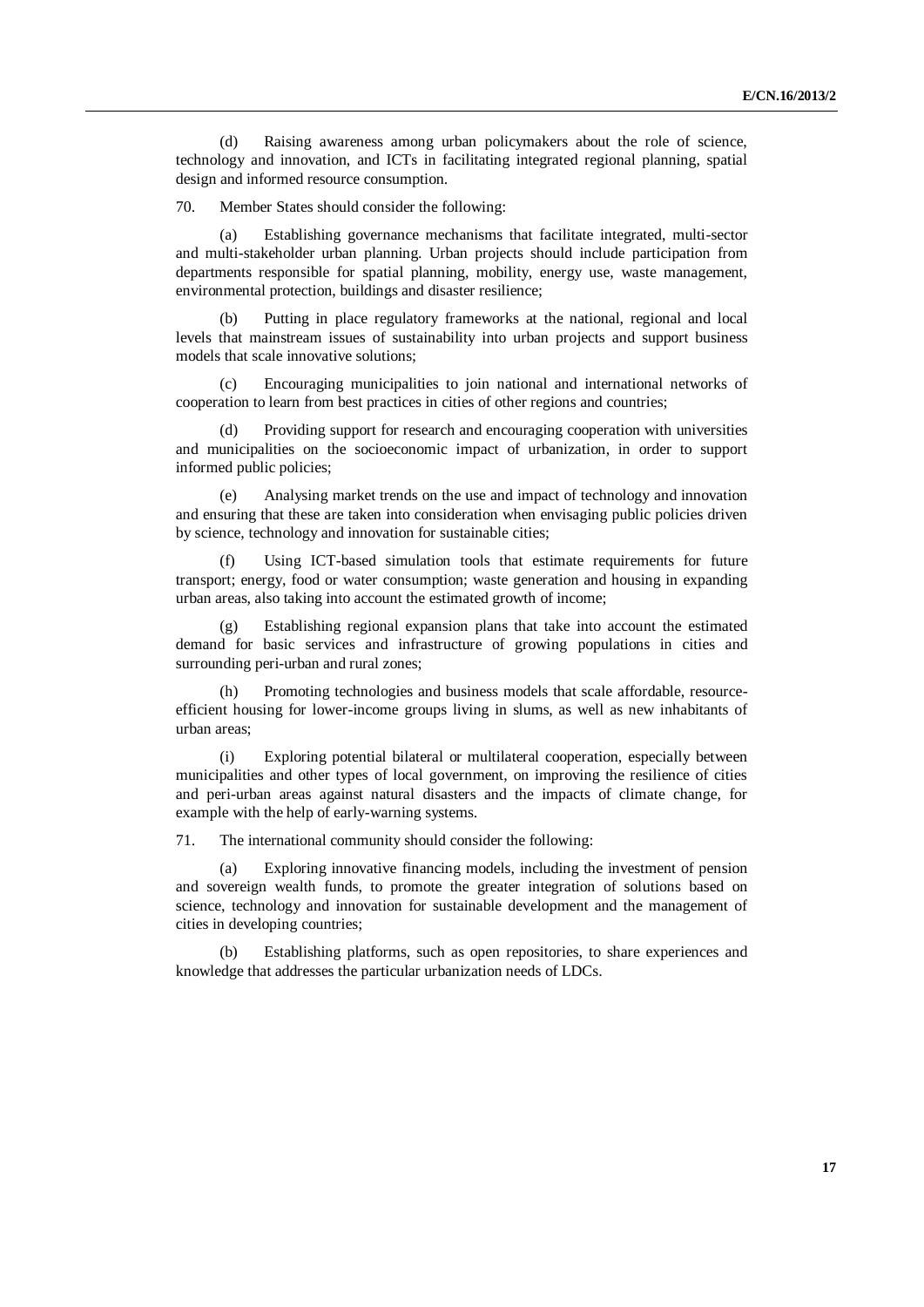# **References**

Asian Development Bank and German Agency for International Cooperation (2011). *Changing Course in Urban Transport – An Illustrated Guide*. ADB. Manila.

Cosgrave E (2012). A world transformed by technology. *The Guardian.* 18 July*.* Available at http://www.guardian.co.uk/sustainable-business/world-transformation-sustainabletechnology-cities. Accessed 14 August.

Department of Economic and Social Affairs – Population Division (2012). *World Urbanization Prospects, the 2011 Revision: Highlights*. United Nations publication. ESA/P/WP/224. New York.

Economic and Social Commission for Asia and the Pacific, Economic Commission for Latin America and the Caribbean, UN-HABITAT and Urban Design Lab (2011). *Are We Building Competitive and Liveable Cities? Guidelines for Developing Eco-efficient and Socially Inclusive Infrastructure*. ST/ESCAP/–ISBN 978-974-680-291-8. United Nations. Thailand.

Food and Agriculture Organization of the United Nations (2012). *Growing Greener Cities in Africa. First Status Report on Urban and Peri-urban Horticulture in Africa*. Rome. Available at http://www.fao.org/docrep/016/i3002e/i3002e.pdf. Accessed 19 October.

Glaeser E L (2011). *Triumph of The City: How Our Greatest Invention Makes Us Richer, Smarter, Greener, Healthier, and Happier*. The Penguin Press. New York.

Goldenstein S (2008). From waste to public space. LSE Cities/Urban Age. December. Available at http://lsecities.net/media/objects/articles/from-waste-to-public-space. Accessed 16 October 2012.

Green Media (2012). *Sustainable Cities – Building Cities for the Future*. Green Media Ltd. London.

Hoornweg D and Perinaz B-T (2012). *What a Waste: A Global Review of Solid Waste Management*. Urban Development Series, Knowledge Papers No. 15. World Bank. Washington, D.C.

Jastrup M and Drique M (2012). *Buildings: Exploring the Sustainable Buildings of Tomorrow*. Sustainia Sector Guide. Sustainia. Copenhagen. Available at http://www.sustainia.me/sustainia-award/buildings\_sector\_guide.pdf. Accessed 10 October 2012.

Marshall F, Waldman L, MacGregor H, Mehta L and Randhawa P (2009). *On the Edge of Sustainability: Perspectives on Peri-urban Dynamics.* STEPS Working Paper 35. STEPS Centre. Brighton.

Mitchell WJ and Casalegno F (2008). *Connected Sustainable Cities.* MIT Mobile Experience Lab Publishing. United States.

Municipal Government of Shanghai, Bureau International des Expositions and United Nations (2011). *Shanghai Manual: A Guide for Sustainable Urban Development in the 21st Century*. Shanghai.

Organization for Economic Cooperation and Development (2012). *Compact City Policies: A Comparative Assessment*. OECD Green Growth Studies. OECD Publishing. Paris.

Robinson R (2012). Open urbanism: why the information economy will lead to sustainable cities. The Urban Technologist. 11 October. Available at http://theurbantechnologist.com/